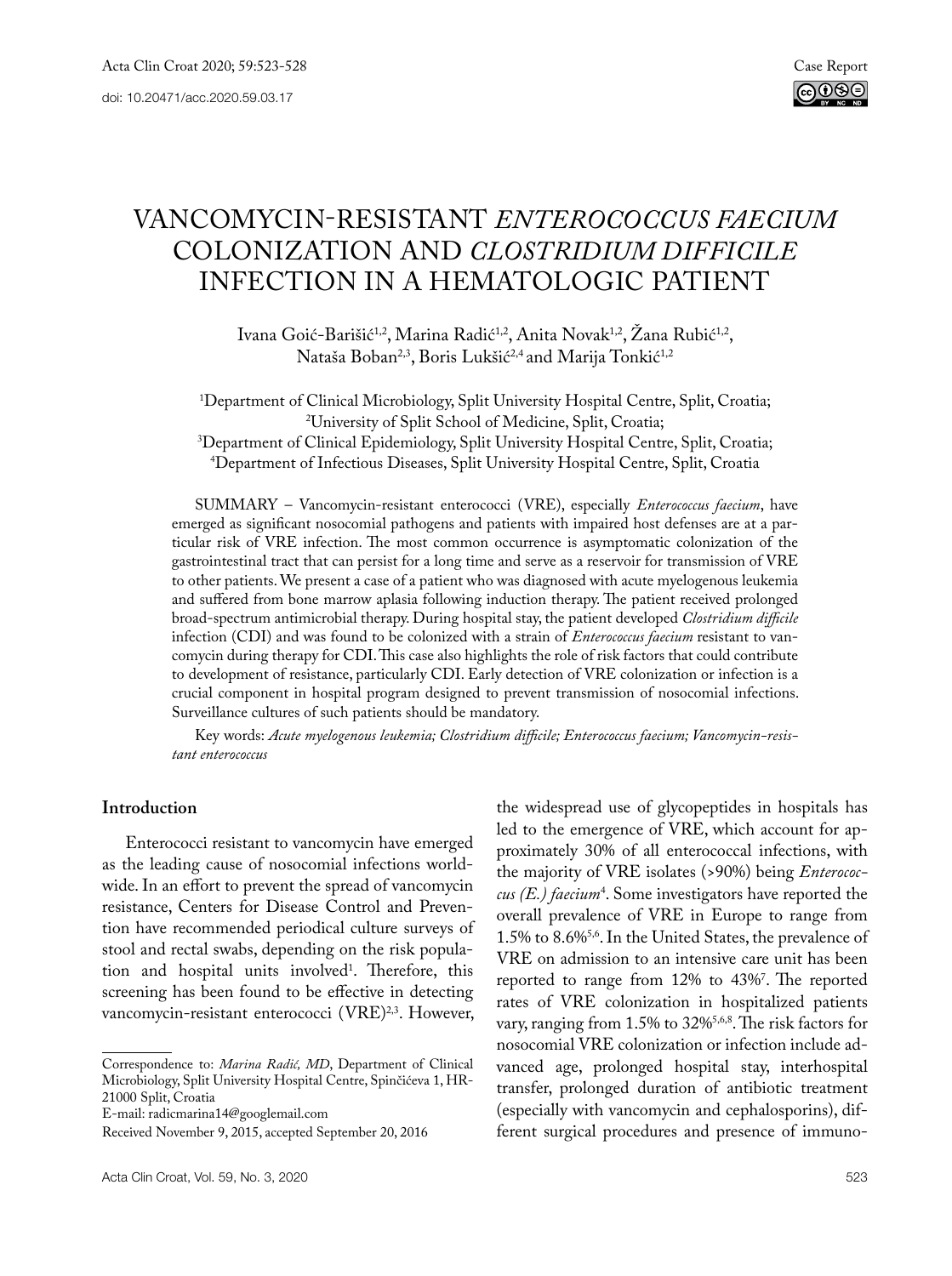compromised state<sup>9,10</sup>. Patients with *Clostridium difficile* infection (CDI) are considered to be at a greater risk of becoming colonized with VRE, probably because of the common risk factors involved<sup>11</sup>. CDI is also common in hematologic patients, with the incidence rate ranging from 4.8% to 9% in patients with acute myelogenous leukemia, from 4.9% to 7.5% in patients undergoing autologous and from 14% to 30.4% in those undergoing allogeneic hematopoietic stem cell transplantation (HSCT)<sup>12-15</sup>.

This report presents a case of a patient with acute myelogenous leukemia following induction therapy, whose surveillance rectal and throat swabs yielded *E. faecium* resistant to vancomycin, *VanA* phenotype.

# **Case Report**

In March 2015, a 48-year-old female patient was admitted for the first time to the Department of Hematology because of fever and spontaneous gingival bleeding. During the previous year, she was taking antibiotic treatment several times due to recurrent urinary tract infection (UTI). Two weeks before this admission, she was treated with peroral cefuroxime because of suspected pyelonephritis. After finishing the antibiotic treatment prescribed, laboratory findings showed leukocytosis (39.3x109 /L) and trombocytopenia (82x109 /L) with blasts detected in peripheral blood (17%), so she was hospitalized for further treatment.

On day 2 of her hospital stay, urine culture yielded *Klebsiella pneumoniae* >105 colony forming units (CFU/ mL), with a significantly lowered leukocyte count after treatment for UTI. However, further clinical findings revealed acute myelogenous leukemia, with no chromosome 16 inversion detected by fluorescent *in situ* hybridization technique. Following induction therapy, the patient suffered from bone marrow aplasia accompanied by febrility and increase in C-reactive protein level (256.7 mg/L). Due to development of fever in granulocytopenia, and based on the clinical picture, duration and degree of granulocytopenia, monotherapy with a beta-lactam with activity against *Pseudomonas aeruginosa* was first started, combined with other gramnegative and gram-positive agents, for suspicion of possible infection caused by resistant gram-negative or gram-positive bacteria. Therefore, further therapy included piperacillin/tazobactam (3x4.5 g i.v. daily for 4 days), meropenem (3x1 g i.v. daily for 17 days), then

amikacin (2x500 mg i.v. daily for 8 days), vancomycin  $(2x1 \text{ g i.v.}$  daily for 10 days) and imipenem  $(3x1 \text{ g i.v.})$ daily for 10 days). As our patient was at a high risk of developing fungal infection, empirical antifungal therapy with amphotericin B was also administered. The patient became afebrile from day 30. After 40 days of hospital stay, the patient was discharged with no prophylactic antibiotic therapy.

One week after discharge, in April, the patient was readmitted to the Department of Hematology for further chemotherapy. From that time on, she was clinically stable, afebrile, with periods of bone marrow aplasia, so multiple transfusions of red blood cells and platelets were administered. On day 7, she started having profuse watery diarrhea, up to 10 times, which was clinically indicative of *Clostridium (C.) difficile* infection, and a stool sample was taken and sent for detection of *C. difficile* toxin. On the same day, after *C. difficile* toxin was detected, peroral treatment with vancomycin was initiated at a dose of 2.5 mL 4 times a day for 10 days.

The patient had negative surveillance cultures upon admission (initial screening). However, in order to exclude possible colonization with multidrug-resistant hospital pathogens, surveillance cultures should be taken on at least three consecutive occasions, one week or more apart<sup>16</sup>. Therefore, another surveillance throat swab was obtained on day 10 and yielded *E. faecium* resistant to vancomycin. On day 15 of admission, she became febrile (38.4 °C), so blood culture was taken and *Klebsiella pneumoniae* was grown. At that time, meropenem was added to therapy at a dose of 1 g i.v. every 8 hours. Surveillance rectal swab was taken on day 19 for detection of multidrug-resistant hospital pathogens (vancomycin-resistant enterococci, VRE; multidrug-resistant *Acinetobacter baumannii*, MRAB; carbapenem-resistant *Enterobacteriaceae*, CRE; extended spectrum beta-lactamase producing gram-negative bacilli, ESBL) and *E. faecium* resistant to vancomycin was isolated.

The strain was sent to Dr Fran Mihaljević University Hospital for Infectious Diseases in Zagreb, and polymerase chain reaction (PCR) assay confirmed the *VanA* phenotype of vancomycin resistance.

# *Microbiology*

Rectal swab was inoculated on CHROMagar VRE plate, a chromogenic medium for detection of *VanA*/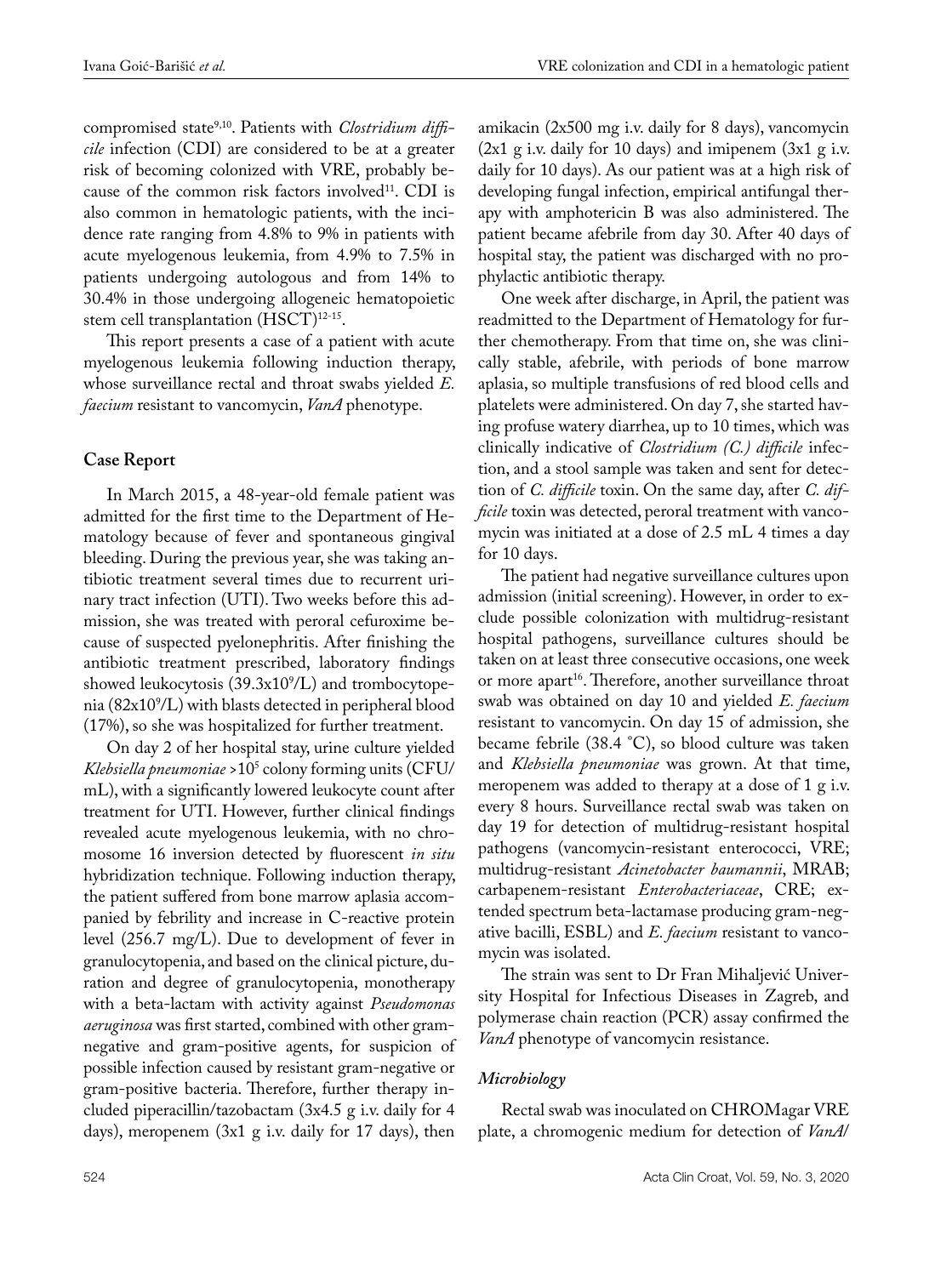*VanB* phenotype of vancomycin resistance in *Enterococci* (CHROMagar, Paris, France). On the first day of subculture at 37 °C, pink to mauve colonies were revealed (after 24 h). The grown isolate was confirmed as *E. faecium* using automated Vitek 2 System (bioMerieux, Marcy-l'Etoile, France).

Throat swab was inoculated on blood agar and shiny, γ (gamma)-hemolytic colonies were observed after 24 hours of incubation with further identification being identical as described above.

Antimicrobial susceptibility testing was first done using Kirby-Bauer disk-diffusion method and confirmed by determining minimum inhibitory concentration (MIC) values using Vitek 2 automated method. The strain was shown to be resistant to ampicillin (MIC ≥32 µg/mL), vancomycin (MIC ≥32 µg/mL) and teicoplanin (MIC  $\geq$ 32 µg/mL), but susceptible to linezolid (MIC 2  $\mu$ g/mL) and tigecycline (MIC ≤0.12 µg/mL), having a *VanA* specific phenotype of vancomycin resistance confirmed by PCR assay.

Stool sample was tested according to two-step algorithm guidelines of the European Society of Clinical Microbiology and Infectious Disease and a toxigenic strain of *C. difficile* was detected using a confirmatory molecular test<sup>17</sup>.

### **Discussion**

Enterococci resistant to vancomycin were first detected in England in 198818. VRE, especially *E. faecium*, is a significant nosocomial pathogen and presents a serious threat to immunocompromised patients. Compared to strains of *E. faecalis*, *E. faecium* displays a higher degree of resistance to multiple antibiotics, including ampicillin, gentamicin, ciprofloxacin, vancomycin and teicoplanin<sup>19</sup>. Therefore, it is important to identify the enterococcal strain to the species level. Enterococci belong to the fourth most common nosocomial pathogens in intensive care units, with VRE accounting for  $28.5\%$  of enterococcal isolates<sup>20</sup>. Invasive VRE infections have been associated with high morbidity and mortality rates<sup>21,22</sup>. Studies found crude mortality rates to range from 17% to 100%, with a mortality rate of 73% in patients with hematologic malignancies<sup>23-25</sup>. There are studies showing VRE infection to be a strong predictor of mortality in liver transplant patients, with a mortality rate of 46% in liver transplant recipients with VRE bacteremia<sup>26,27</sup>. It

has been suggested that VRE infections and colonization may be a reflection of a complicated medical course, and those patients have therefore been at a higher risk of dying, which could contribute to high mortality rates. Asymptomatic VRE colonization is of particular interest as it can persist for a long period and serve as a reservoir for transmission of VRE or present a source of possible infection. Thus, it is important to perform active surveillance (screening) of patients, especially those in intensive care units and hemato-oncology wards<sup>9,10</sup>. Many studies also showed correlation between VRE colonization and treatment with certain antimicrobial agents such as metronidazole, secondand third-generation cephalosporins, aminoglycosides and vancomycin<sup>28,29</sup>.

In our case, the patient was on a prolonged broadspectrum antimicrobial therapy during her first hospitalization (meropenem, piperacillin/tazobactam, then amikacin, vancomycin and imipenem/cilastatin), which was continued with meropenem and vancomycin during second hospitalization. She was also immunosuppressed because of her hematologic disease, which has been identified as an independent risk factor for acquiring VRE30. Developing diarrhea in our patient could have also increased the likelihood of colonization with VRE, as proposed in a study by Falk *et al*. 31. Prolonged hospital stay could have also contributed in our case. Due to bone marrow aplasia, she was isolated in a hematologic sterile unit. All the risk factors mentioned could have triggered the development of resistance, especially prolonged therapy with vancomycin, which is more likely to promote colonization and transmission of VRE by selection pressure. As the *E. faecium* strain resistant to vancomycin was isolated from surveillance throat and rectal swabs, with no clinical and laboratory markers of infection, we detected gastrointestinal VRE colonization. Most VRE colonized patients remain colonized for a long period. Montecalvo *et al*. showed a 7-week persistence of gastrointestinal VRE colonization in adult patients hospitalized on oncology ward<sup>32</sup>.

There are studies that indicate a correlation between *C. difficile* infection and gastrointestinal VRE colonization, possibly because of the common risk factors including prolonged broad-spectrum antimicrobial therapy, extended hospital stay and underlying immunocompromised state<sup>10</sup>. In this way, *C. difficile* infection could be a possible predictor for developing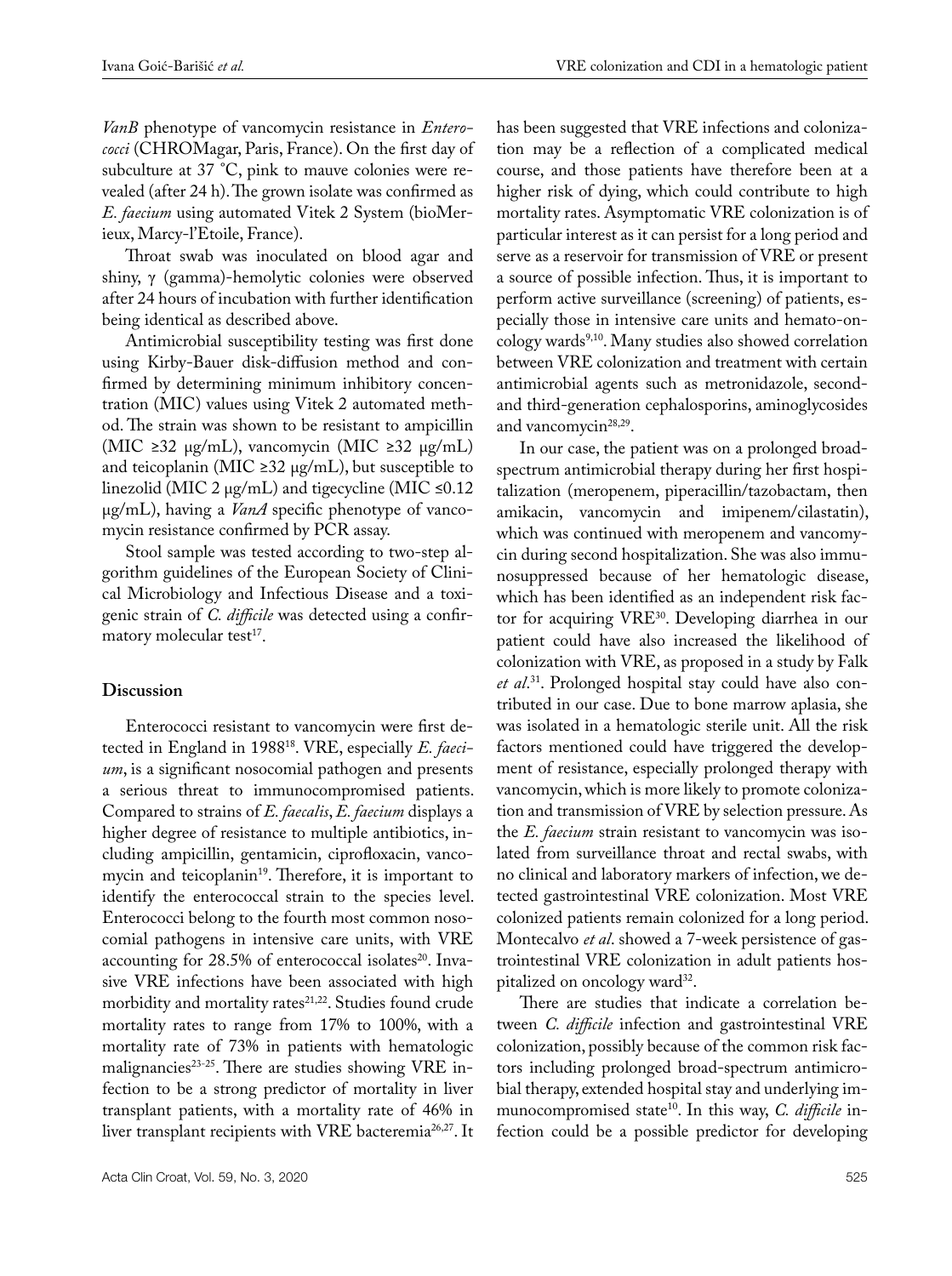VRE associated infection or colonization due to similar patient risk profile33,34. Our patient had both *C. difficile* infection and VRE colonization, which could be explained by the risk factors mentioned above*.*

Results of some studies indicate the possibility of VRE screening by using stools sent for *C. difficile* toxin analysis, as the results are comparable to screening using separately taken stool specimens or rectal swabs<sup>11,35</sup>. This is also less invasive and might be less of a problem in neutropenic patients for whom rectal swabs are sometimes a concern<sup>35</sup>. However, all these promising results could potentially lead to in-hospital screening using stools sent for *C. difficile* toxin analysis as a reasonable surrogate for screening individual high-risk patients, with substantial cost savings<sup>35</sup>.

Although up to now six phenotypes of vancomycin resistance have been described in enterococci, the *VanA* and *VanB* phenotypes are clinically significant and mediated by transferable operons. The *Van*A phenotype is almost always plasmid-mediated, raising the possibility of horizontal transfer of resistance<sup>36</sup>.

By using measures of active screening of patients, we successfully detected VRE *VanA* phenotype in our institution, emphasizing their importance and continuous implementation, especially in high-risk patients. According to the last available data provided by the Croatian Committee for Antibiotic Resistance Surveillance in 2013 on the three-month follow-up (October 1 to December 31), 5% of *E. faecium* strains resistant to vancomycin were isolated $37$ .

Performing special surveillance cultures of patients to detect gastrointestinal colonization should be considered as an essential component of successful VRE control programs. Obtaining periodic stool or rectal specimens from high-risk patients such as those in intensive care units, hematology-oncology wards or transplantation units should be mandatory. Surveillance cultures should be taken upon admission and twice weekly thereafter, and should be inoculated on appropriate selective media for detecting VRE16,38.

In conclusion, early detection of VRE colonization or infection is a crucial component of hospital program designed to prevent nosocomial infections. Quick information from microbiology laboratory is the first line of defense against the intrahospital spread of VRE. Prompt and correct identification of enterococci and detection of vancomycin resistance are essential in detection of VRE colonization or infection, in order to avoid complex and costly procedures required when the problem is delayed.

Active screening accompanied by infection control measures is crucial in the prevention of VRE transmission. Rational use of antibiotics is also a helpful preventive measure against the development of antimicrobial resistance.

#### *Acknowledgments*

We are thankful to Dr. Dominik Lozić from the Department of Hematology, Split University Hospital Centre, for his contribution in providing patient data. We also thank Dr. Iva Butić from the Department of Clinical Microbiology, Dr Fran Mihaljević University Hospital for Infectious Diseases, Zagreb, for her generous assistance in molecular confirmation of the resistance phenotype.

#### **References**

- 1. Hospital Infection Control Practices Advisory Committee (HICPAC). Recommendations for preventing the spread of vancomycin resistance. Infect Control Hosp Epidemiol. 1995; 16:105-13. Erratum in: Infect Control Hosp Epidemiol. 1995; 16:498, http://dx.doi.org/10.1086/647066
- 2. Christiansen KJ, Tibbett PA, Beresford W, Pearman JW, Lee RC, Coombs GW, *et al*. Eradication of a large outbreak of a single strain of *vanB* vancomycin-resistant *Enterococcus faecium* at a major Australian teaching hospital. Infect Control Hosp Epidemiol. 2004;25:384-90, http://dx.doi.org/10.1086/502410
- 3. Nourse C, Byrne C, Murphy H, Kaufmann ME, Clarke A, Butler K. Eradication of vancomycin-resistant *Enterococcus faecium* from a paediatric oncology unit and prevalence of colonization in hospitalized and community-based children. Epidemiol Infect. 2000;124:53-9, http://dx.doi.org/10.1017/s09502 6889900326x
- 4. Deshpande LM, Fritsche TR, Moet GJ, Biedenbach DJ, Jones RN. Antimicrobial resistance and molecular epidemiology of vancomycin-resistant enterococci from North America and Europe: a report from the SENTRY antimicrobial surveillance program. Diagn Microbiol Infect Dis. 2007;58:163-70, http:// dx.doi.org/10.1016/j.diagnmicrobio.2006.12.022
- 5. Gambarotto K, Ploy MC, Turlure P, Grélaud C, Martin C, Bordessoule D, *et al*. Prevalence of vancomycin-resistant enterococci in fecal samples from hospitalized patients and nonhospitalized controls in a cattle-rearing area of France. J Clin Microbiol. 2000;38:620-4, http://dx.doi.org/10.1128/JCM.38. 2.620-624.2000
- 6. Van den Braak N, Ott A, van Belkum A, Kluytmans JA, Koeleman JG, Spanjaard L, *et al*. Prevalence and determinants of fecal colonization with vancomycin-resistant Enterococcus in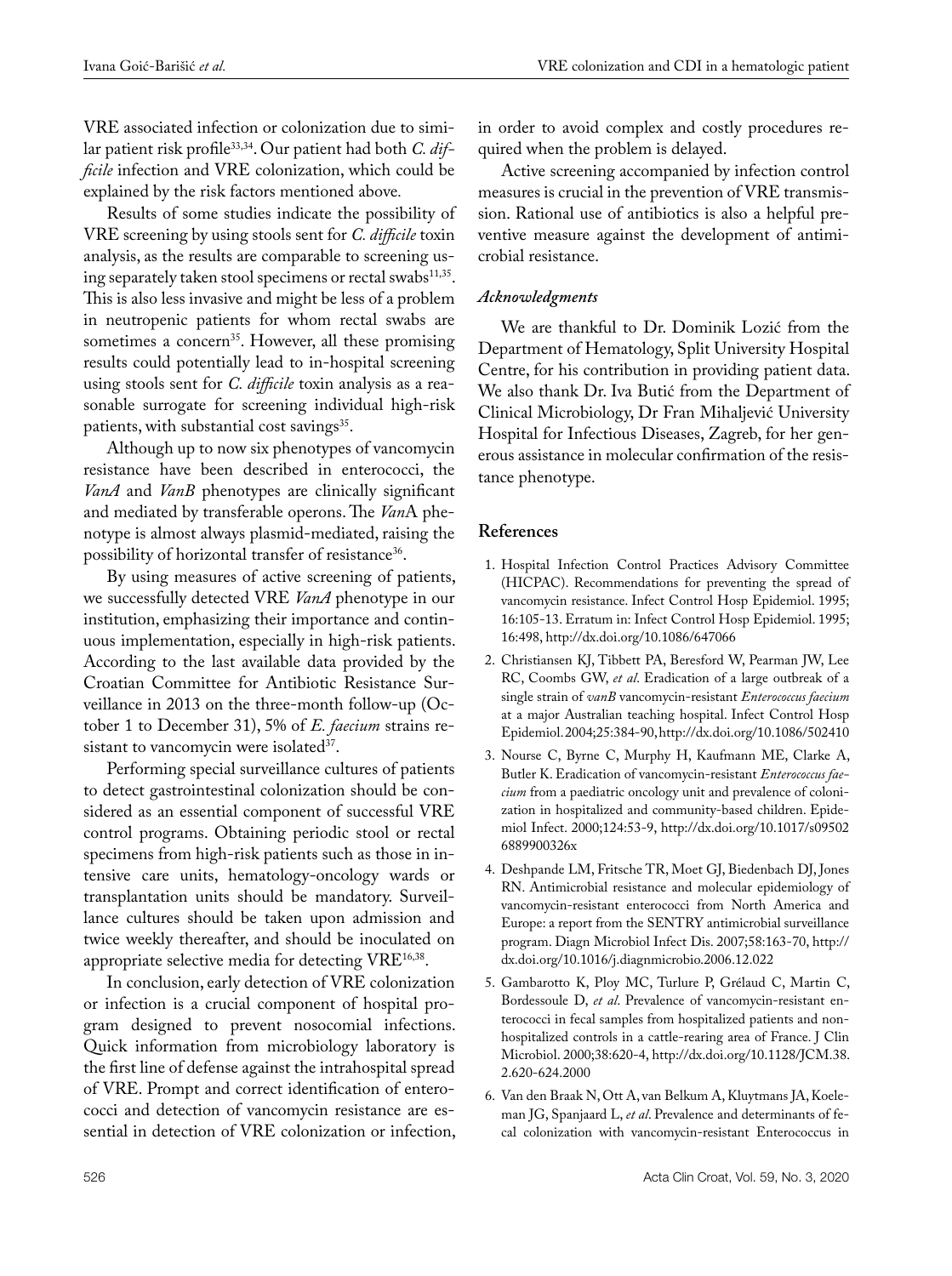hospitalized patients in The Netherlands. Infect Control Hosp Epidemiol. 2000;21:520-4, http://dx.doi.org/10.1086/501797

- 7. Warren DK, Kollef MH, Seiler SM, Fridkin SK, Fraser VJ. The epidemiology of vancomycin-resistant Enterococcus colonization in a medical intensive care unit. Infect Control Hosp Epidemiol. 2003;24:257-63, http://dx.doi.org/10.1086/502199
- 8. Matar MJ, Tarrand J, Raad I, Rolston KV. Colonization and infection with vancomycin-resistant Enterococcus among patients with cancer. Am J Infect Control. 2006;34:534-6, http:// dx.doi.org/10.1016/j.ajic.2006.04.205
- 9. Chavers LS, Moser SA, Benjamin WH, Banks SE, Steinhauer JR, Smith AM, *et al*. Vancomycin-resistant enterococci: 15 years and counting. J Hosp Infect. 2003;53:159-71, http://dx. doi.org/10.1053/jhin.2002.1357
- 10. Safdar N, Maki DG. The commonality of risk factors for nosocomial colonization and infection with antimicrobial-resistant *Staphylococcus aureus*, enterococcus, gram-negative bacilli, *Clostridium difficile*, and *Candida*. Ann Intern Med. 2002;136: 834-44, http://dx.doi.org/10.7326/0003-4819-136-11-20020 6040-00013
- 11. Rafferty ME, McCormick MI, Bopp LH, Baltch AL, George M, Smith RP, *et al*. Vancomycin-resistant enterococci in stool specimens submitted for *Clostridium difficile* cytotoxin assay. Infect Control Hosp Epidemiol. 1997;18:342-4, http://dx.doi. org/10.1086/647623
- 12. Novak A, Spigaglia P, Barbanti F, Goic-Barisic I, Tonkic M. First clinical and microbiological characterization of *Clostridium difficile* infection in a Croatian University Hospital. Anaerobe. 2014;30:18-23, http://dx.doi.org/10.1016/j.anaerobe.2014.07.007
- 13. Alonso CD, Treadway SB, Hanna DB, Huff CA, Neofytos D, Carroll KC, *et al*. Epidemiology and outcomes of *Clostridium difficile* infections in hematopoietic stem cell transplant recipients. Clin Infect Dis. 2012;54:1053-63, http://dx.doi.org/ 10.1093/cid/cir1035
- 14. Leung S, Metzger BS, Currie BP. Incidence of *Clostridium difficile* infection in patients with acute leukemia and lymphoma after allogeneic hematopoietic stem cell transplantation. Infect Control Hosp Epidemiol. 2010;31:313-5, http://dx.doi.org/ 10.1086/651066
- 15. Vehreschild MJ, Meissner AM, Cornely OA, Maschmeyer G, Neumann S, von Lilienfeld-Toal M, *et al*. Clinically defined chemotherapy-associated bowel syndrome predicts severe complications and death in cancer patients. Haematologica. 2011; 96:1855-60, http://dx.doi.org/10.3324/haematol.2011.049627
- 16. Cetinkaya Y, Falk P, Mayhall CG. Vancomycin-resistant enterococci. Clin Microbiol Rev. 2000;13:686-707, http://dx.doi. org/10.1128/cmr.13.4.686-707.2000
- 17. Debast SB, Bauer MO, Kujiper EJ, on behalf of the Committee. European Society of Clinical Microbiology and Infectious Diseases: update of the treatment guidance document for *Clostridium difficile* infection. Clin Microbiol Infect. 2014;20:1-26, http://dx.doi.org/10.1111/1469-0691.12418
- 18. Chlebicki MP, Ling ML, Koh TH, Hsu LY, Tan BH, How KB, *et al*. First outbreak of vancomycin-resistant *Enterococcus faecium* in a tertiary care hospital in Singapore. Infect Control Hosp Epidemiol. 2006;27:991-3, http://dx.doi.org/10.1086/507289
- 19. Murray BE. Vancomycin resistant enterococci. Am J Med. 1997;102:284-93, http://dx.doi.org/10.1016/S0002-9343(99) 80270-8
- 20. NNIS System. National Nosocomial Infections Surveillance (NNIS) system report, data summary from January 1992 through June 2004, issued October 2004. Am J Infect Control. 2004; 32:470-85, http://dx.doi.org/10.1016/S0196655304005425
- 21. Diaz Granados CA, Zimmer SM, Klein M, Jernigan JA. Comparison of mortality associated with vancomycin-resistant and vancomycin-susceptible enterococcal bloodstream infections: a meta-analysis. Clin Infect Dis. 2005;41:327-33, http://dx.doi. org/10.1086/430909
- 22. Carmeli Y, Eliopoulos G, Mozaffari E, Samore M. Health and economic outcomes of vancomycin-resistant enterococci. Arch Intern Med. 2002;162:2223-8, http://dx.doi.org/10.1001/ archinte.162.19.2223
- 23. Lam S, Singer C, Tucci V, Morthland VH, Pfaller MA, Isenberg HD. The challenge of vancomycin-resistant enterococci: a clinical and epidemiologic study. Am J Infect Control. 1995; 23:170-80, http://dx.doi.org/10.1016/0196-6553(95)90038-1
- 24. Wells CL, Juni BA, Cameron SB, Mason KR, Dunn DL, Ferierri P, *et al*. Stool carriage, clinical isolation, and mortality during an outbreak of vancomycin-resistant enterococci in hospitalized medical and/or surgical patients. Clin Infect Dis. 1995;21:45-50, http://dx.doi.org/10.1093/clinids/21.1.45
- 25. Edmond MB, Ober JF, Weinbaum DL, Pfaller MA, Hwang T, Sanford MD, *et al*. Vancomycin-resistant *Enterococcus faecium* bacteremia: risk factors for infection. Clin Infect Dis. 1995; 20:1126-33, http://dx.doi.org/10.1093/clinids/20.5.1126
- 26. Papanicolau GA, Meyers BR, Meyers J, Mendelson MH, Lou W, Emre S, *et al*. Nosocomial infections with vancomycin-resistant *Enterococcus faecium* in liver transplant recipients: risk factors for acquisition and mortality. Clin Infect Dis. 1996; 23:760-6, http://dx.doi.org/10.1093/clinids/23.4.760
- 27. Linden PK, Pasculle AW, Manez R, Kramer DJ, Fung JJ, Pinna AD, *et al*. Differences in outcomes for patients with bacteremia due to vancomycin-resistant *Enterococcus faecium* or vancomycin-susceptible *Enterococcus faecium*. Clin Infect Dis. 1996; 22:663-70, http://dx.doi.org/10.1093/clinids/22.4.663
- 28. MacIntyre CR, Empson M, Boardman C, Sindhusake D, Lokan J, Brown GV. Risk factors for colonization with vancomycin-resistant enterococci in a Melbourne hospital. Infect Control Hosp Epidemiol. 2001;22:624-9, http://dx.doi.org/10. 1086/501833
- 29. Suntharam N, Lankford MG, Trick WE, Peterson LR, Noskin GA. Risk factors for acquisition of vancomycin-resistant enterococci among hematology-oncology patients. Diagn Microbiol Infect Dis. 2002;43:183-8, http://dx.doi.org/10.1016/ s0732-8893(02)00392-9